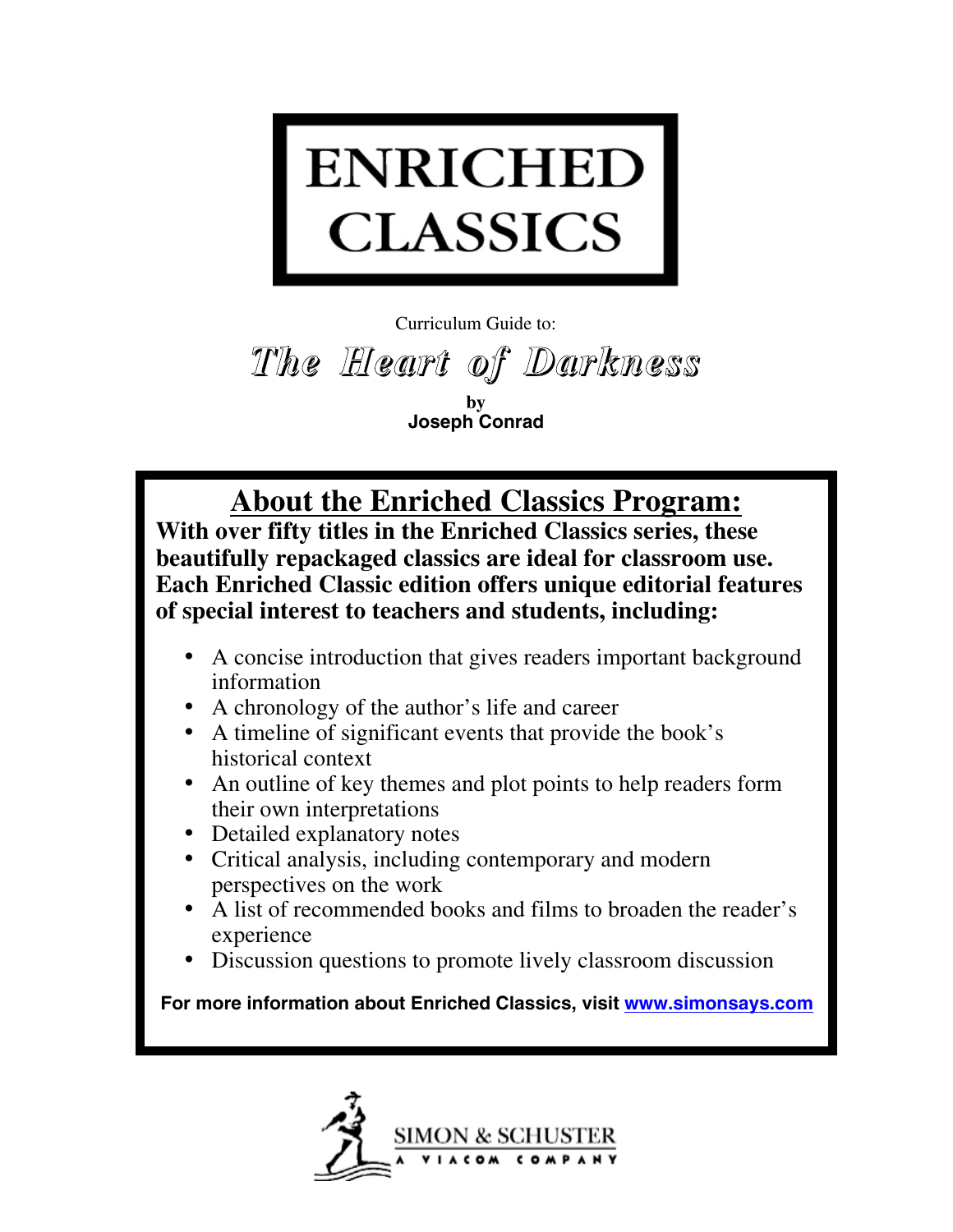## *Heart of Darkness and The Secret Sharer,* **Joseph Conrad**

#### Dear Colleague:

Joseph Conrad's two novellas, *Heart of Darkness* and *The Secret Sharer*, have nothing to fear from our tough age, in which the far boundaries of experience are often crossed and the darkness at the interior of the self is constantly probed. Conrad was a pessimist before pessimism was fashionable, a cynic before cynicism was a common attitude among teens. But that is where his strength lies with modern readers. He makes us look hard at the ugly landscapes of the soul, at the evil within all of us.

It is for this reason that you can expect your students to deal with these demanding texts with interest—to be fascinated with them and even to sneak more Conrad out of the library. Our students know we are living in a troubled time. A time when actions taken by the mighty for seemingly just reasons produce evil results. A time in which the very values we hold dearest seem foul when viewed from a different perspective. A time when students can see pictures on the nightly news of men and women they have been brought up to revere and support grinning grotesquely beside twisted and debased bodies in a faroff land. Yes, it is a time, as Kurtz would call it, of "horror."

Our world is not so very different from Marlow's and Kurtz's. The activities presented in this guide will help students see we are, in a sense, all "in the same boat" with our Buddha-like narrator, floating toward the heart of an immense darkness.

Frederic Will

#### Each of the five lesson plans in this packet includes:

- Step-by-step instructions
- Materials needed
- Standards covered
- Questions students should be able to answer when the lesson is over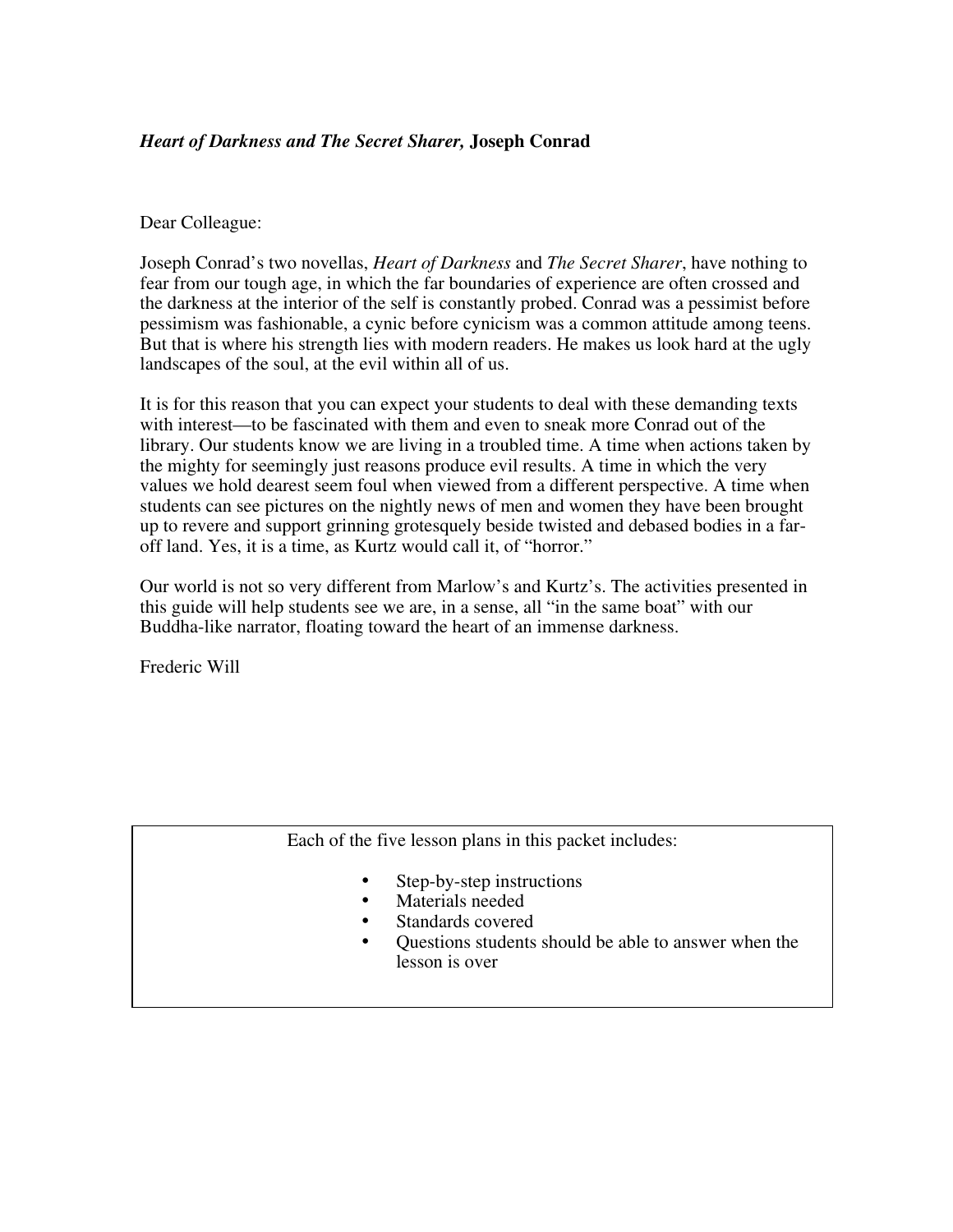## **Curriculum Plan #1:**

#### **Painting the Congo (A Lesson in Analytical Reading)**

This is an exercise aimed at training analytical reading skills. Students will concentrate on a small, but dense, passage from *Heart of Darkness* in which Joseph Conrad's Marlow describes the Congo River and the jungle around it. By penetrating Conrad's passage the student should learn a lot about the way Conrad's literary imagination works, and perhaps about the way he/she can use words imaginatively to paint a picture.

This lesson will take one class period.

### **NCTE Standards Covered**:

2. Students read a wide range of literature from many periods in many genres to build an understanding of the many dimensions (e.g., philosophical, ethical, aesthetic) of human experience.

3. Students apply a wide range of strategies to comprehend, interpret, evaluate, and appreciate texts. They draw on their prior experience, their interactions with other readers and writers, their knowledge of word meaning and of other texts, their word identification strategies, and their understanding of textual features (e.g., sound-letter correspondence, sentence structure, context, graphics).

6. Students apply knowledge of language structure, language conventions (e.g., spelling and punctuation), media techniques, figurative language, and genre to create, critique, and discuss print and non-print texts.

#### **What To Do:**

1. Distribute Handout #1 ("Painting the Congo"), which presents Marlow's description of his trip up the Congo River to Kurtz's station. Ask your students first to read the passage silently to themselves. Then have one or two students read the passage out loud. Feel free to correct, then to give your own exemplary reading. Make sure the "music" of Conrad's writing gets heard.

2. Ask students to discuss what kind of imagination Marlow (Conrad) is using to portray the river. Is it visual? (That is, is he *seeing* the river and its environment? Is he making *you* see it?) Or is the description conceptual/intellectual? (Is he making you *think* about what he portrays?) Is it aural? (Is he making you pay attention to the *sound* of his words?)

3. Ask your students to give an oral depiction of movement through space. For instance: the path they walk (drive, ride) from home to school and back, or the space they traverse in some sports activity or in traveling in a car with the family. Dissect these descriptions for the kinds of imagination that constructs them. What makes an effective portrayal in words?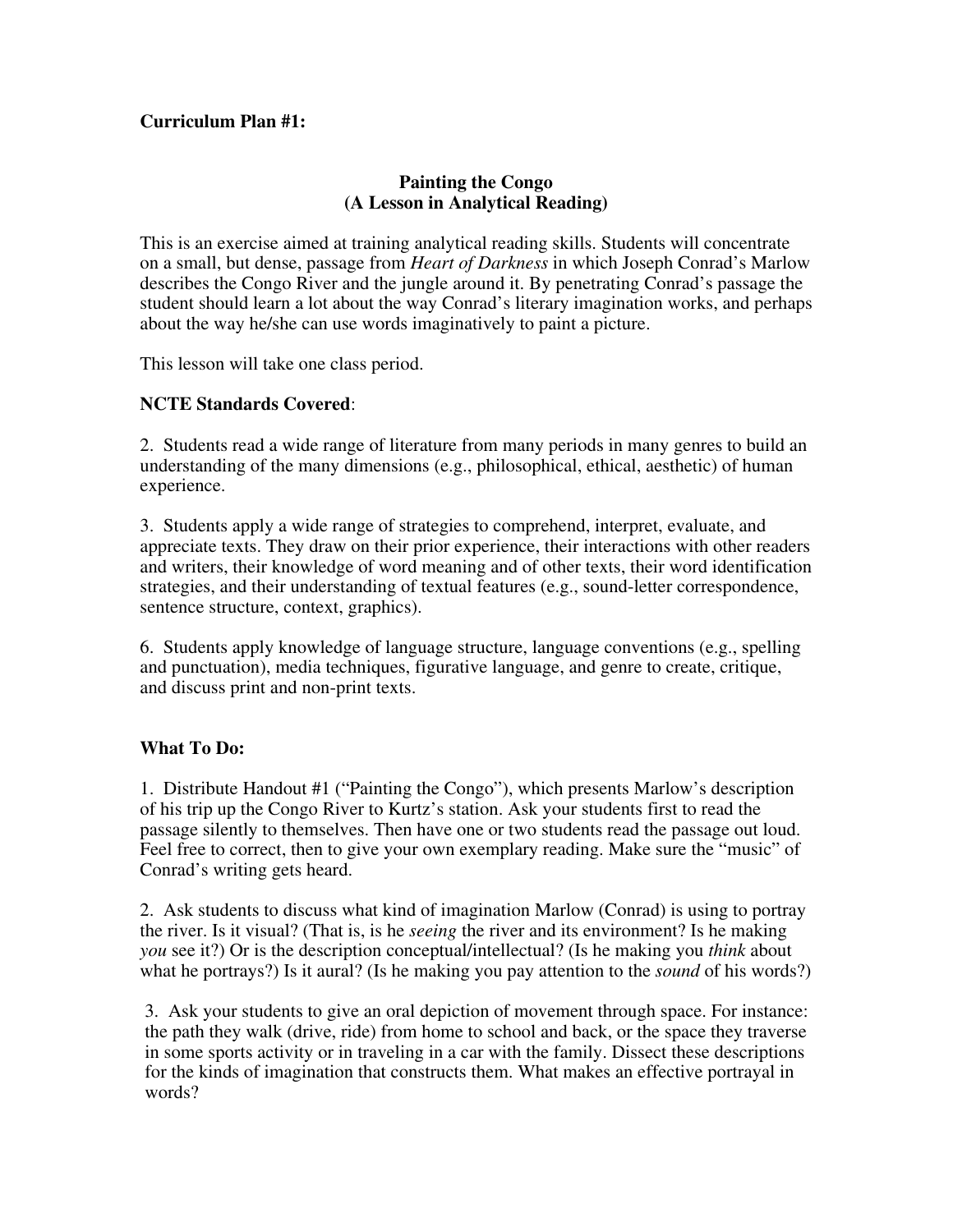4. Divide your students into two groups or teams. Place the members of these two teams on opposite sides of the room, so that each side has the same number of participants. Let each member of each side ask the person opposite him/her to describe something visual for the whole class. Let the describer give him/herself a grade from 1 to 5 on his performance. See which team wins. Give that team the Golden Description Award.

### **What You Need:**

Copies of Handout #1

A copy of the Enriched Classic edition of *The Heart of Darkness and The Secret Sharer* (ISBN: 0743487656) for each student

#### **How Did It Go?**

Did the students seem to think about the different forms of the imagination, and discover in practice how challenging it can be to describe action and surroundings of that action? Did people come to understand better Conrad's achievement as a portrait painter in language?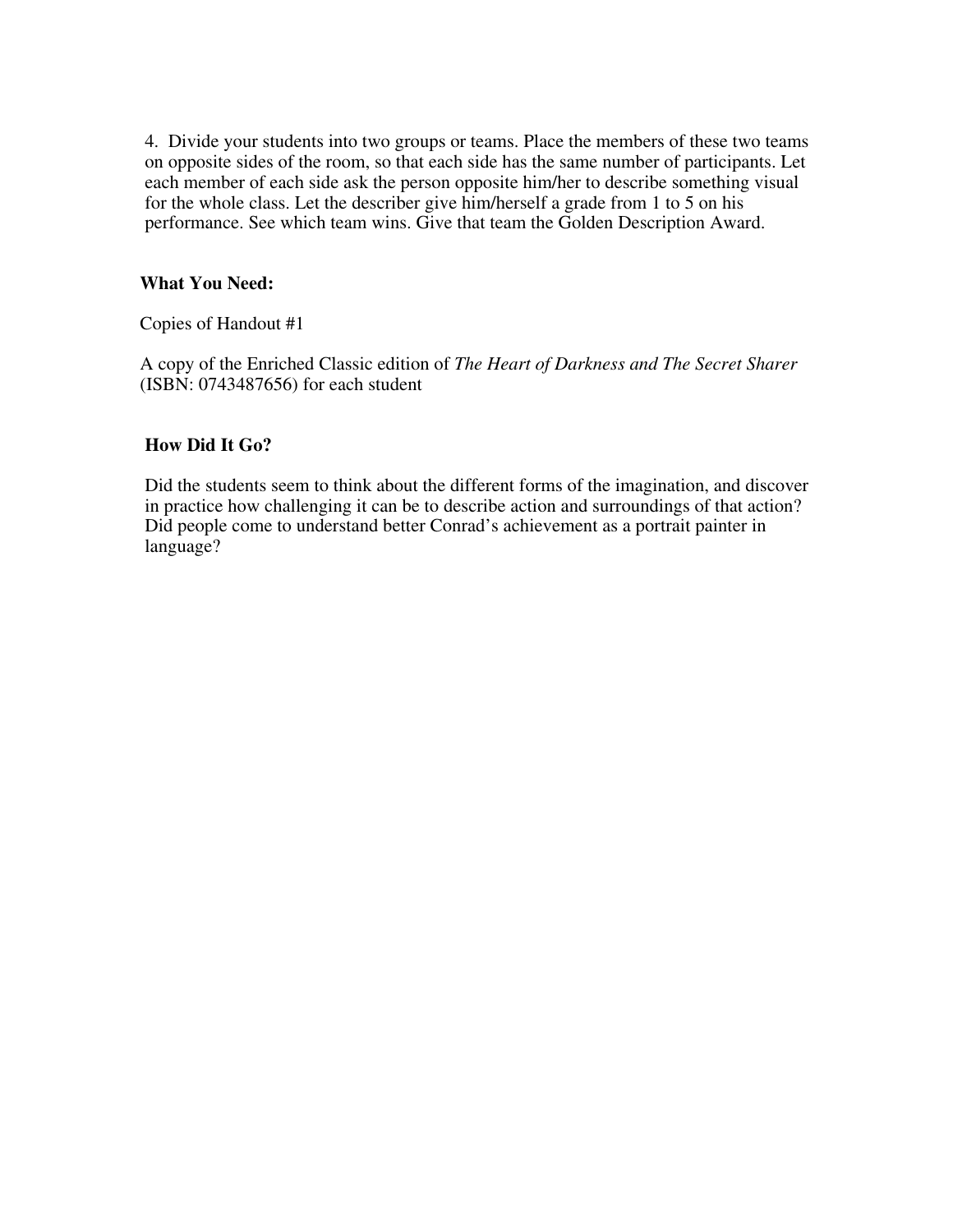#### **Curriculum Plan #2:**

### **On the Double (A Lesson in Character)**

This curricular unit will concentrate on the question of the double, the theme of much literature—including stories by Dostoyevsky, Poe, Melville, and Nabokov. Doubles and twins in fiction are often manifestations of the early human belief that all individuals are actually two selves: one natural, one spiritual or immortal. Sometimes doubles are used to represent good and evil within a charcter.

The discussion of this issue and *The Secret Sharer* should engage students on several levels, and should absorb two class periods.

## **NCTE Standards Covered:**

2. Students read a wide range of literature from many periods in many genres to build an understanding of the many dimensions (e.g., philosophical, ethical, aesthetic) of human experience.

3. Students apply a wide range of strategies to comprehend, interpret, evaluate, and appreciate texts. They draw on their prior experience, their interactions with other readers and writers, their knowledge of word meaning and of other texts, their word identification strategies, and their understanding of textual features (e.g., sound-letter correspondence, sentence structure, context, graphics).

5. Students employ a wide range of strategies as they write and use different writing process elements appropriately to communicate with different audiences for a variety of purposes.

6. Students apply knowledge of language structure, language conventions (e.g., spelling and punctuation), media techniques, figurative language, and genre to create, critique, and discuss print and non-print texts.

## **What To Do:**

#### Part 1: Thinking and Talking about the Double

1. Ask the students to look closely for and at the passages in which the narrator refers to Leggatt as his double. Ask what it says about the story that its narrator is so preoccupied with this theme. How would this story be different if the fugitive was simply a maritime escapee, without any special relation to the narrator?

2. Examine the title of the story, and decide whether the word "secret" is used as an adjective or a noun, and to whom it refers—to the narrator or to Leggatt? The basic issue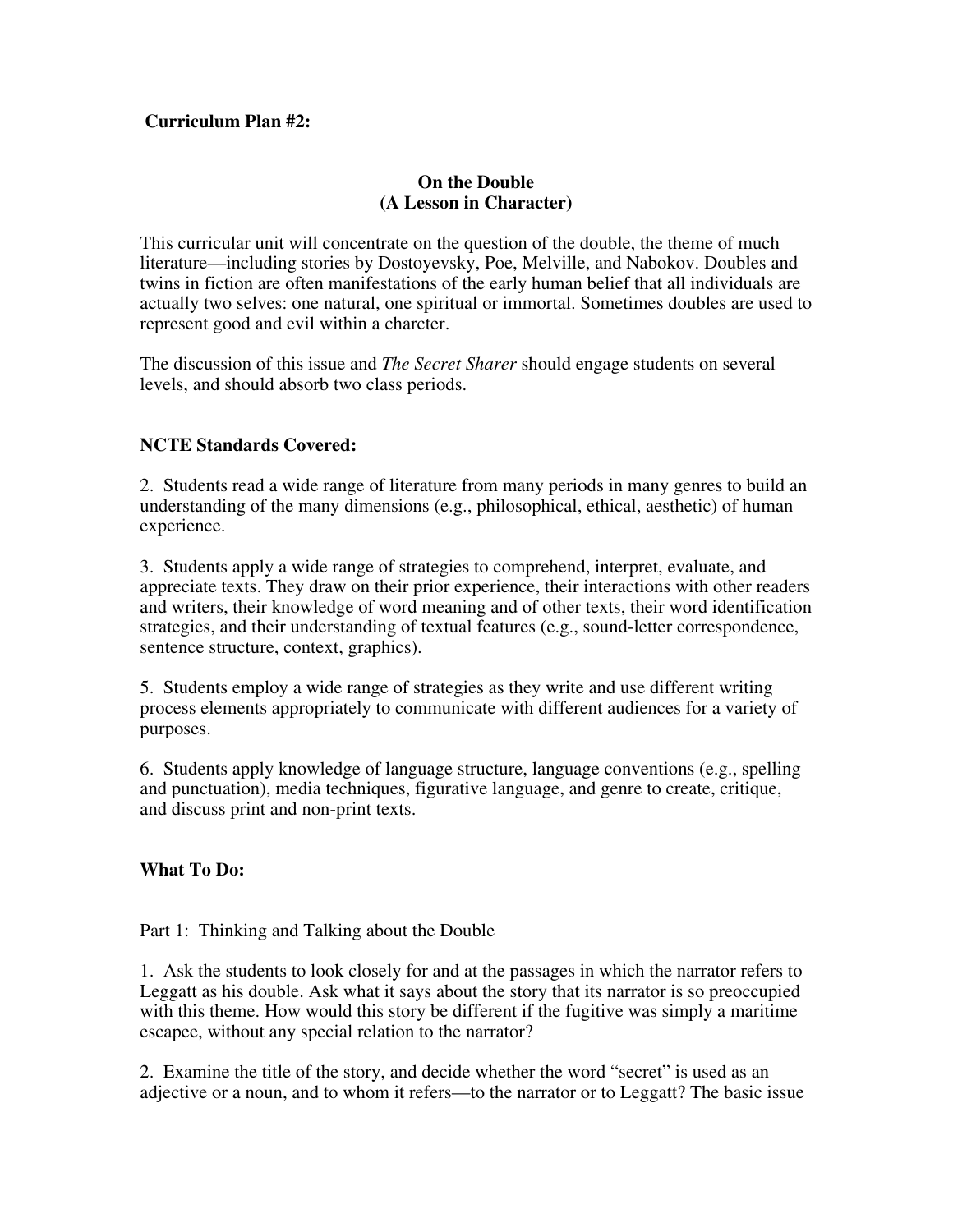here is to encourage the students to ask what the "secret" of the tale is, and what kind of "sharing" takes place. This set of questions will move the issue of #1 toward the issue of #3.

3. Discuss the concept of depths or deep meanings in literature. On the surface Conrad's story is simply a tale of flight, harboring, and eventual escape. Is it justified to search the story for deeper meanings? How do students feel about the interpretation by Robert Rogers (Handout #2: "On the Double")?

Part 2: Relating the Double to Your Own Life

1. Divide the class into groups of three. Ask the members of each group to discuss whether they have had an experience of "the double" in their lives. If they have, ask them to formulate a description of this experence which they can present to the whole group. If they have not had a direct experience of the double, ask them to create a plausible story, in which the double in a crucial factor.

2. Call for volunteer pairs to extemporize stories in which a character is shadowed by his/her double.

3. Ask each student to write a two page story about a double and its function in the development of a character's life. Trade the stories around and let the students read them to one another.

#### **What You Need:**

Copies of Handout #2

A copy of the Enriched Classic edition of *The Heart of Darkness and The Secret Sharer* (ISBN: 0743487656) for each student

#### **How Did It Go?**

Did the students seem to grasp the idea of the double, both in *The Secret Sharer* and in "real life"? Had they had personal experiences which helped them relate to the idea?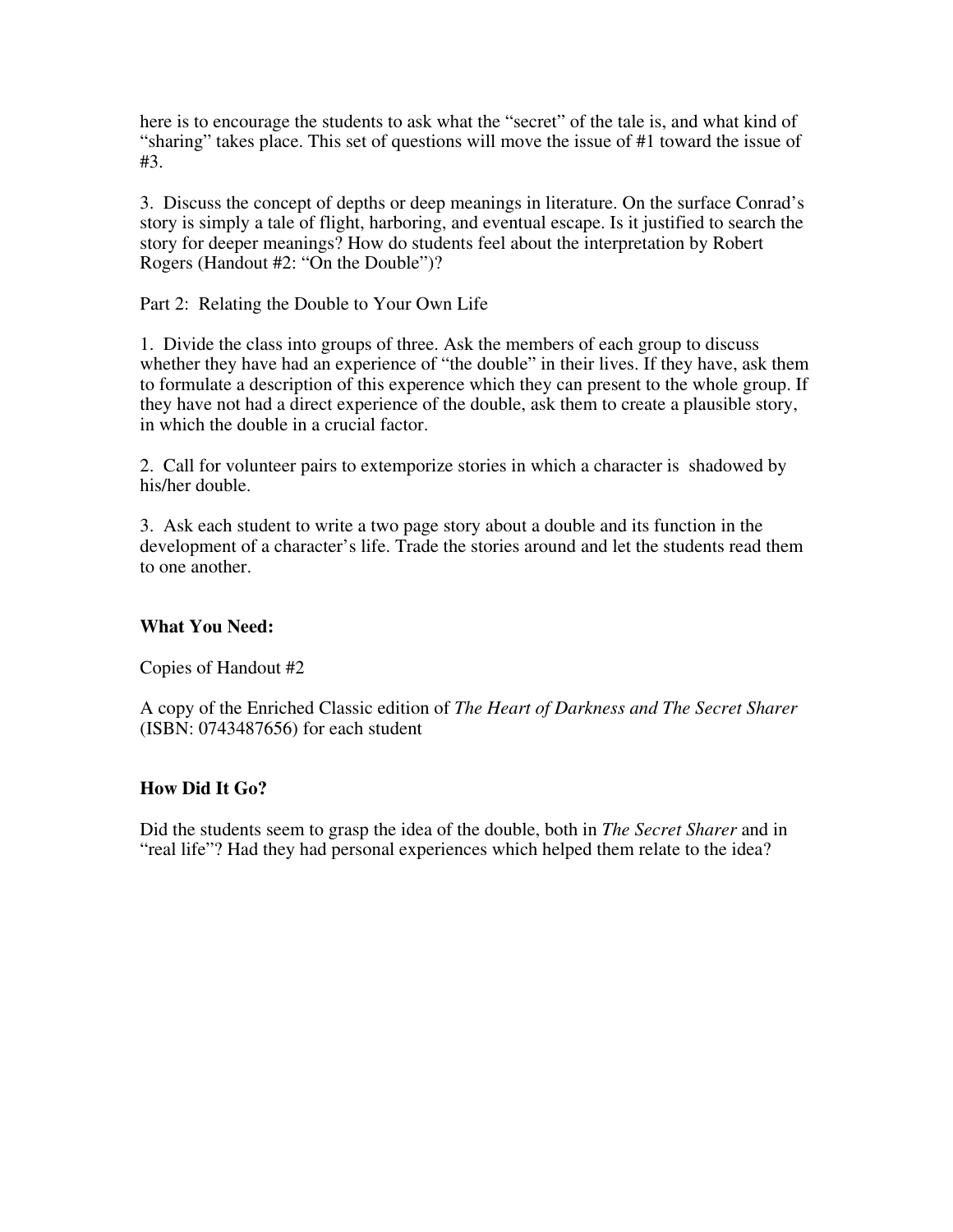#### **Curriculum Plan #3**

#### **Horror Show! (A Lesson in Mood and Theme)**

Students are a sophisticated viewers of "horror" in film and on television. Most of this horror is explicit and some of it violent. Literary attempts to awaken a sense of horror are often subtler. It may seem unclear to students exactly where the "horror" lies in *Heart of Darkness*.

That eternal question – What does Kurtz mean by "The horror! The horror!" – is the key focus in this curricular unit. Students will get a chance to portray physically the horror in *Heart of Darkness*. One day should suffice.

### **NCTE Standards Covered:**

2. Students read a wide range of literature from many periods in many genres to build an understanding of the many dimensions (e.g., philosophical, ethical, aesthetic) of human experience.

3. Students apply a wide range of strategies to comprehend, interpret, evaluate, and appreciate texts. They draw on their prior experience, their interactions with other readers and writers, their knowledge of word meaning and of other texts, their word identification strategies, and their understanding of textual features (e.g., sound-letter correspondence, sentence structure, context, graphics).

6. Students apply knowledge of language structure, language conventions (e.g., spelling and punctuation), media techniques, figurative language, and genre to create, critique, and discuss print and non-print texts.

#### **What To Do:**

1. Tell students that the word "horror" comes from the Latin verb *horreo*, which means "to stand on end, bristle, tremble." Ask them if they get that kind of physical "horrid" feeling from any of the scenes in *Heart of Darkness*. Have students locate and mark the scene they find most "horrible," and discuss the different scenes.

2. Discuss the character of Kurtz. What kind of life did he have before he went to the heart of darkness? What was it that crippled him and destroyed his humanity at the heart of darkness? And what did he mean by "the horror"? What horrified him?

3. Break students into groups of three to five and ask them to select a short scene from *Heart of Darkness* that best demonstrates what Kurtz meant by "the horror." They will then prepare a short enactment of the scene for the class. Tell them their purpose is to show the class the "horror" of the scene as Kurtz would have seen it. They need not memorize any lines or passage. The idea is to use the texts themselves as prompts and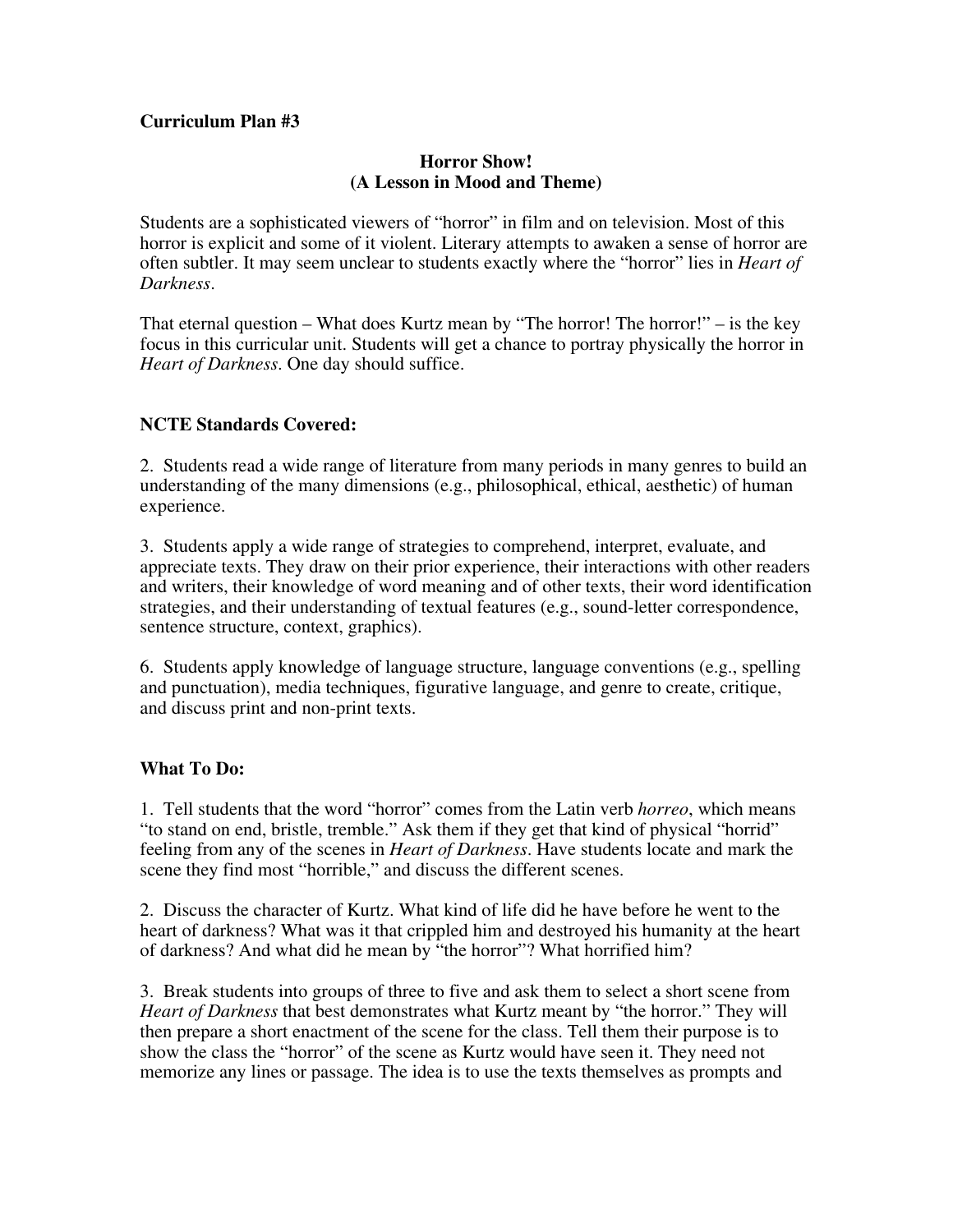nothing more; to keep the prompt in the back of the mind but to let spontaneous creation of the scene take over.

## **What You Need:**

A copy of the Enriched Classic edition of *The Heart of Darkness and The Secret Sharer* (ISBN: 0743487656) for each student

## **How Did It Go?**

Did the students find Conrad's notion of "horror" moving for their own enactments? Did they find ways to relate to Kurtz, and to see what kinds of obsession were driving him?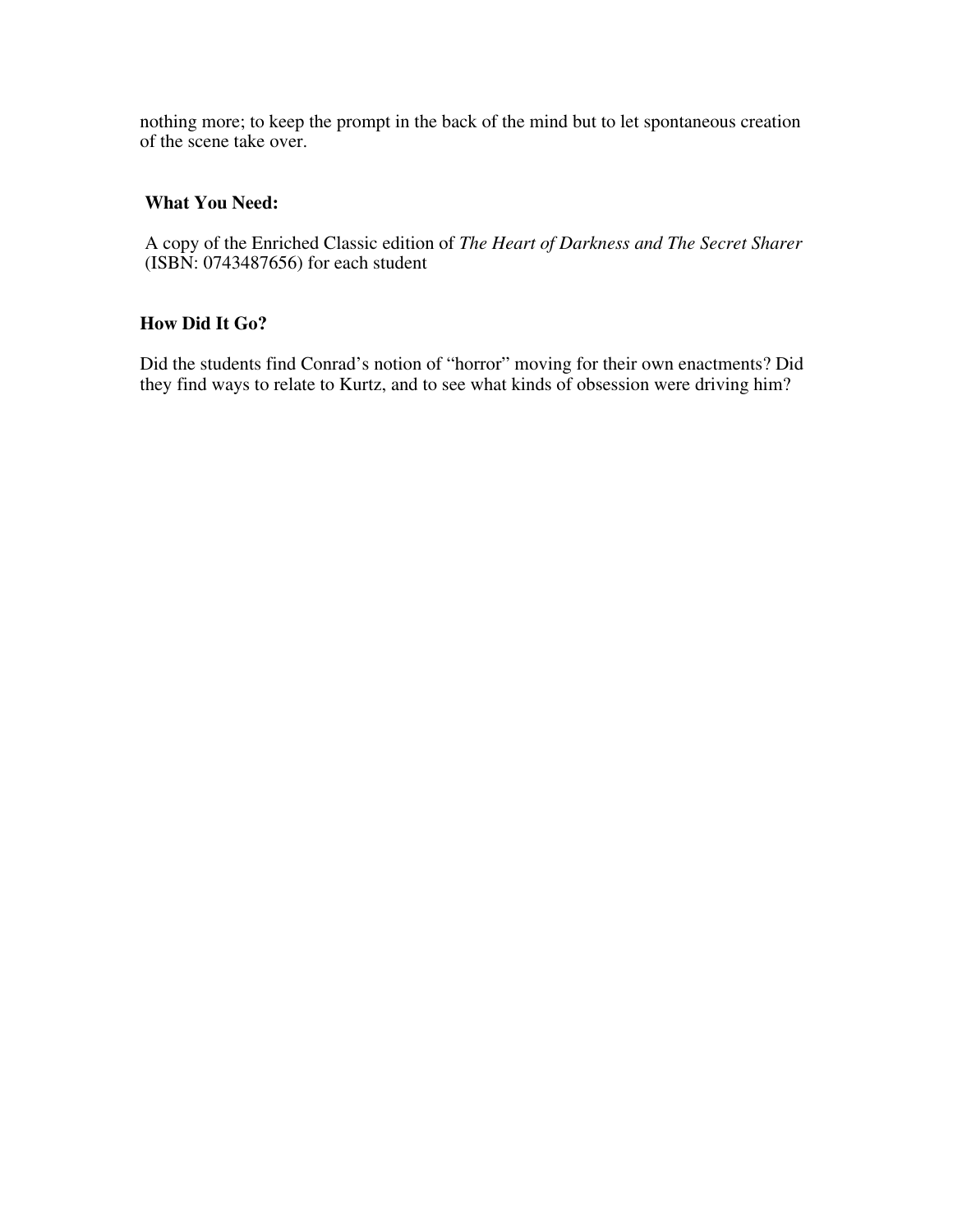#### **Curriculum Plan #4:**

#### **True Lies (A Lesson in Writing)**

In *Heart of Darkness* Conrad is making fiction out of events and concerns which lay deep in his own personal life. There is no better case study of the way art transforms reality, and the point of this curriculum plan is to help the students experience that transformation.

Conrad (1857-1924) was born into a world in which the "scramble for Africa," was starting in earnest; the great powers of Western Europe and England driving toward the mineral—and ivory—wealth of Africa. Thus world history fostered Conrad's natural inclinations to travel and observe. Born in Poland, he took up the life of a sailor at age sixteen, sailed widely all over the globe, settled in England and became a master of English prose. In l890, at the age of thirty-two, he took command of a stern-wheeler traveling up the Congo River from Stanley to Leopoldville. This experience was one of the many which lay behind the creation of *Heart of Darkness*. The purpose of this lesson is to look into the way Conrad transformed his personal experience and to think about the ways we transform our own experience into art (or imagination, or creativity).

This lesson will take one class period or two, depending on whether the writing is done in class or as homework.

#### **NCTE Standards Covered:**

1. Students read a wide range of print and non-print texts to build an understanding of texts, of themselves, and of the cultures of the United States and the world; to acquire new information; to respond to the needs and demands of society and the workplace; and for personal fulfillment. Among these texts are fiction and nonfiction, classic and contemporary works.

2. Students read a wide range of literature from many periods in many genres to build an understanding of the many dimensions (e.g., philosophical, ethical, aesthetic) of human experience.

3. Students apply a wide range of strategies to comprehend, interpret, evaluate, and appreciate texts. They draw on their prior experience, their interactions with other readers and writers, their knowledge of word meaning and of other texts, their word identification strategies, and their understanding of textual features (e.g., sound-letter correspondence, sentence structure, context, graphics).

6. Students apply knowledge of language structure, language conventions (e.g., spelling and punctuation), media techniques, figurative language, and genre to create, critique, and discuss print and non-print texts.

7. Students conduct research on issues and interests by generating ideas and questions, and by posing problems. They gather, evaluate, and synthesize data from a variety of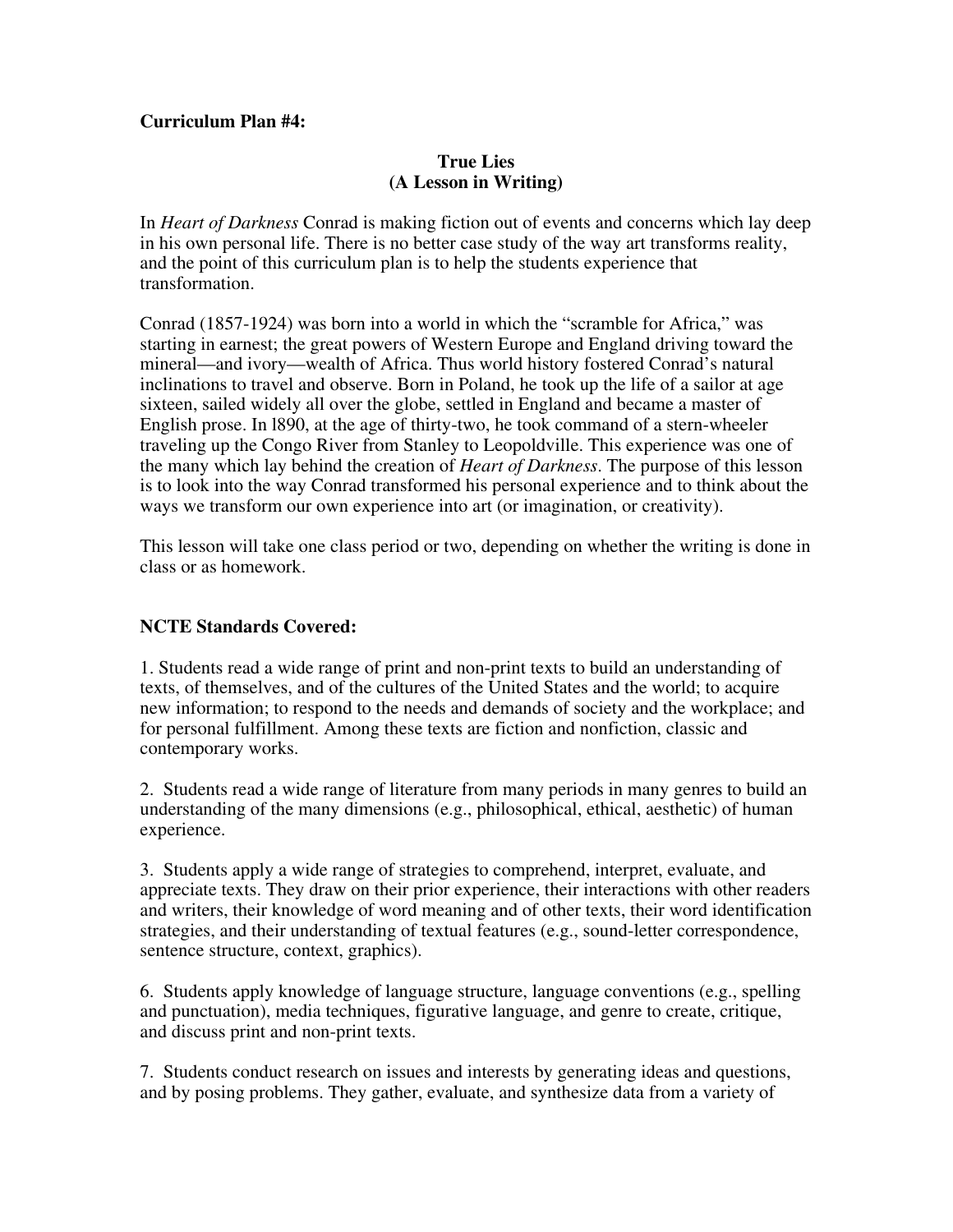sources (e.g., print and non-print texts, artifacts, people) to communicate their discoveries in ways that suit their purpose and audience.

## **What To Do:**

1. Distribute Handout #3 ("True Lies"). List on the board the obvious parallels between Conrad's personal experience of the Congo, the dream of which had haunted him since childhood, and Marlow's experience as recounted in *Heart of Darkness*.

2. Discuss the transformation of experience that has taken place in the creation of *Heart of Darkness*, which Conrad didn't write until a decade after he had left Africa. What happened to Conrad's "aunt"? What happened to Conrad's sunken steamer? What happened to Conrad's preoccupation with maps? And so on? Look closely at the changes that Conrad has made in his personal experience.

3. Ask the students whether they see this kind of transformation as a key to what literature does to experience.

4. Ask students to write a short fictional interpretation of a real life experience – either theirs or someone else's. Length may vary depending on whether they are doing the work as a homework assignment or in class. Tell students their task is to make a *good story* based on the facts, but that the story is the most important thing. They can make changes to "reality" to make the story more compelling.

5. Have students read their stories aloud and ask for reactions for the class. Then ask the student to explain what changes he/she made to "reality" to produce the story. Ask the class for their reactions. Are they disappointed by the changes? Is the story now a "lie"? Or is it "more true" because the writer/student made the events more powerful than reality?

#### **What You Need:**

A copy of the Enriched Classic edition of *The Heart of Darkness and The Secret Sharer* (ISBN: 0743487656) for each student

#### **How Did It Go?**

Did the students begin to think about the relation of art to life, as it bears on Conrad's two novels? Did it occur to them that they might be able to make art of their own experiences?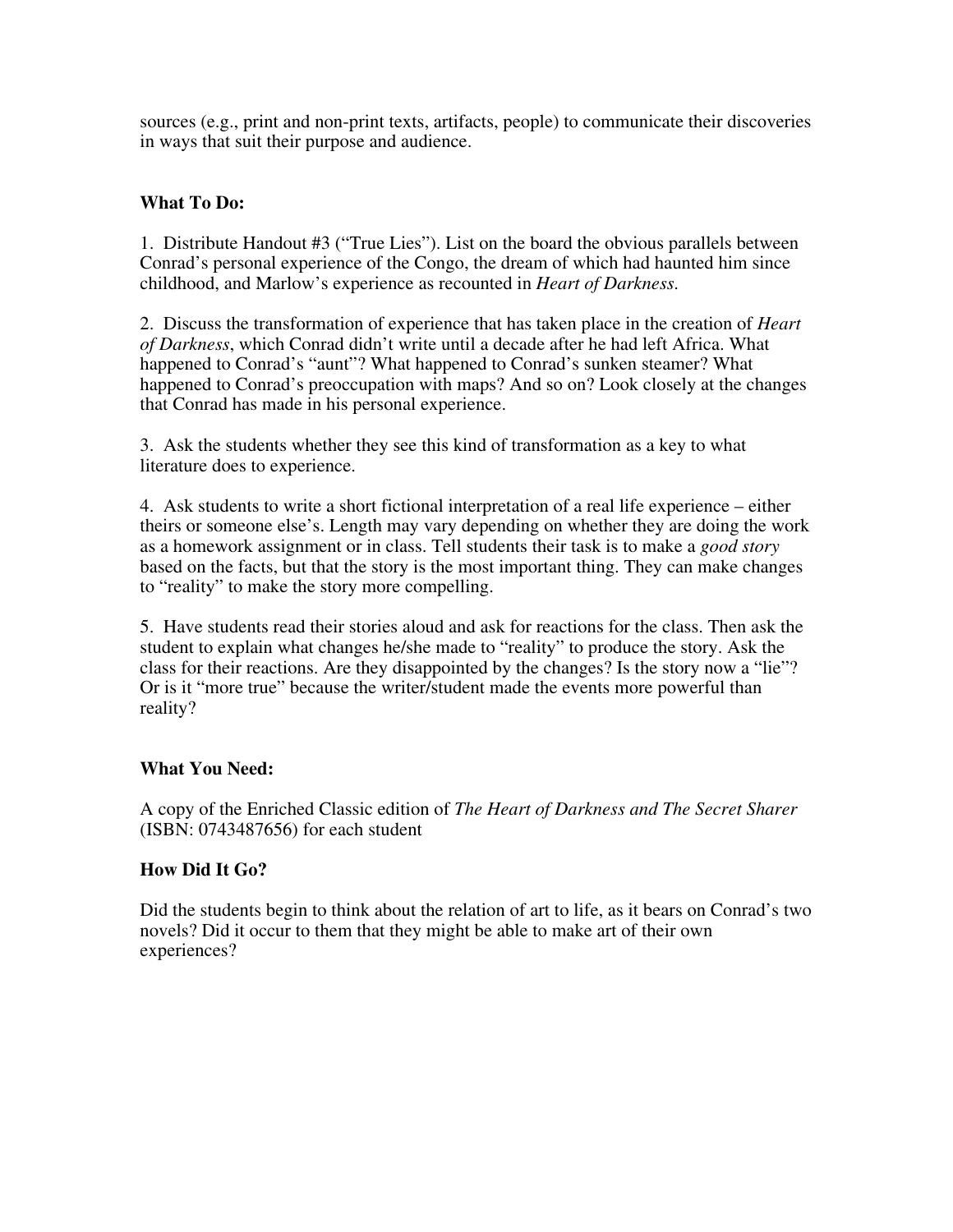### **Curriculum Plan #5:**

#### **Reverse Revelations (A Lesson in Plot and Character Development)**

In this activity, students will enact *The Secret Sharer* in reverse. This play will twist usual procedure, and therefore sharpen the sense of the text, the way reversing a video tape will do, playing it backwards. Our play will run backwards, taking us from the end, the swimming away of Mr. Leggatt, to the beginning, the ruminations of the captain on his stilled ship in the Bay of Siam.

The lesson will take one class period.

### **NCTE Standards Covered:**

2. Students read a wide range of literature from many periods in many genres to build an understanding of the many dimensions (e.g., philosophical, ethical, aesthetic) of human experience.

3. Students apply a wide range of strategies to comprehend, interpret, evaluate, and appreciate texts. They draw on their prior experience, their interactions with other readers and writers, their knowledge of word meaning and of other texts, their word identification strategies, and their understanding of textual features (e.g., sound-letter correspondence, sentence structure, context, graphics).

6. Students apply knowledge of language structure, language conventions (e.g., spelling and punctuation), media techniques, figurative language, and genre to create, critique, and discuss print and non-print texts.

#### **What To Do:**

1. Discuss who the main characters are in *The Secret Sharer* and talk through the basic narrative sequence of the plot. Sketch this sequence on the blackboard. Tell students that some novelists write the ends of their novels first, so they will know where they are supposed to be going. Then ask the students to help you rearrange the events of the plot so that it is organized from end to beginning. Write the new order of events on the blackboard as a series of numbered scenes, and discuss what is important about each scene. What is revealed? What do we learn about the characters? Where is the action taking place? Write this information on blackboard.

2. Select an appropriate number of actors for an extemporaneous and fast-moving enactment of *The Secret Sharer* as a backwards play. The characters should include the narrator, Mr. Leggatt, the Skipper of the *Sephora*, the chief mate, the second mate, and so on. If you want to give more students a chance to participate, you can break the exercise into two sections (first half, second half) and switch actors halfway through. The emphasis should be on extemporization, no checking back with the text once launched.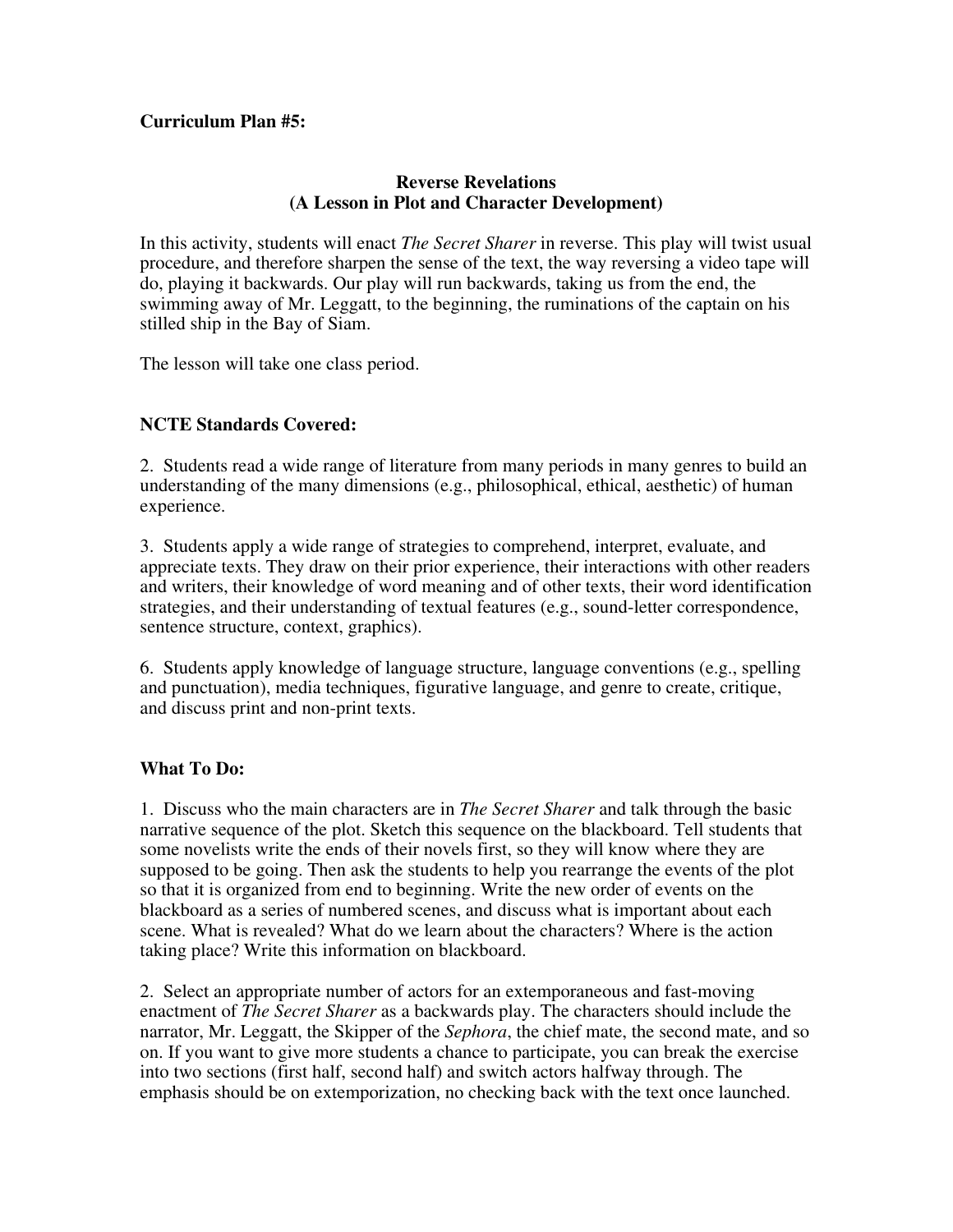3. After performing the play in this fashion, promote an open discussion of what has been learned by doing it this way. This is a good time to raise general questions about the interrelation of beginning, middle, and end in works of literature and the value of reading a book more than once.

4. Ask students to read aloud some key scenes in the novel again:

- Start with the first two pages. Ask students what hints, if any, Conrad gives us about the subject of the novella in this introduction. What mood is he creating? Ask students to point to specific phrases that create the mood.
- Then refer students to the introduction of Leggatt and the narrator's immediate sense of connection to him (pages 11-13). Ask students to discuss, knowing what they know about the way the story ends, what they can see in the narrator's first impression of Leggatt that might foreshadow the ending. Besides physical resemblance, what exactly makes the narrator feel he has a special connection with Leggatt?
- Ask students to look to the middle of the story, where the strain of concealing Leggatt is beginning to wear on the narrator (pages 40-42). Ask students to discuss what is happening to the narrator symbolically and psychologically.
- Finally, look again at the last two paragraphs of the story: the narrator feels in full command, alone once more, and his "double" is "striking out for a new destiny." Ask students to discuss what process has just been completed. How does this ending serve as the culmination of events?

#### **What You Need:**

A copy of the Enriched Classic edition of *The Heart of Darkness and The Secret Sharer* (ISBN: 0743487656) for each student

## **How Did It Go?**

Did the students find that running the reel of *The Secret Sharer* backward made them think freshly about the book and understand it better? Were they able to appreciate the way Conrad used landscape and language to create an atmosphere of psychological tension? Did students see the narrator's struggle with his "double" as a part of his personal development as a captain?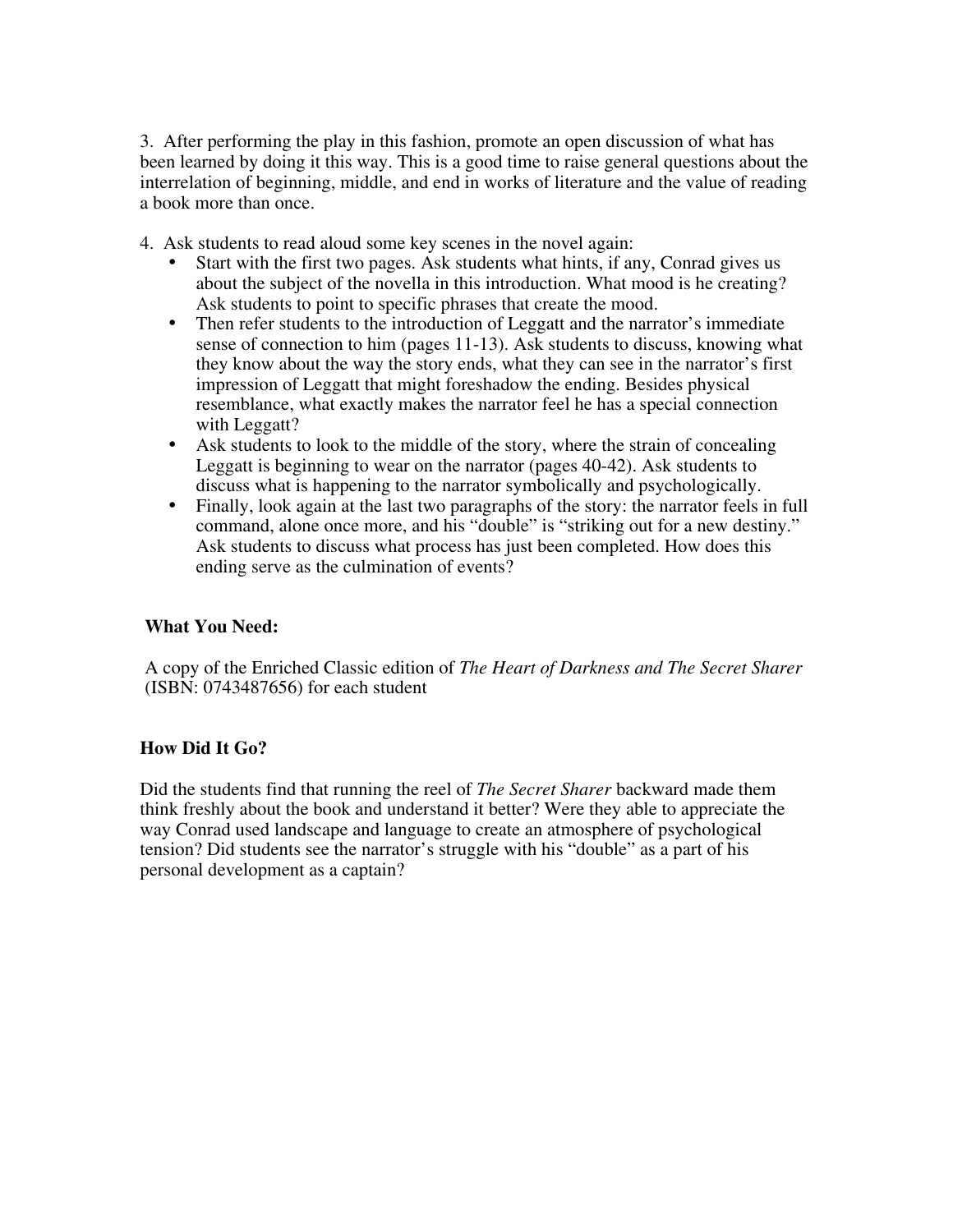#### **Painting the Congo**

"…Going up that river was like traveling back to the earliest beginnings of the world, when vegetation rioted on the earth and the big trees were kings. An empty stream, a great silence, an impenetrable forest. The air was warm, thick, heavy, sluggish. There was no joy in the brilliance of sunshine. The long stretches of the waterway ran on, deserted, into the gloom of over-shadowed distances. In silvery sand-banks hippos and alligators sunned themselves side by side. The broadening waters flowed through a mob of wooded islands; you lost your way on that river as you would on a desert, and butted all day long against shoals, trying to find the channel, til you thought yourself bewitched and cut off forever from everything you had known once—somewhere—far away—in another existence perhaps … And this stillness of life did not in the least resemble a peace. It was the stillness of an implacable force brooding over an inscrutable intention." Conrad, *Heart of Darkness*, p. 113.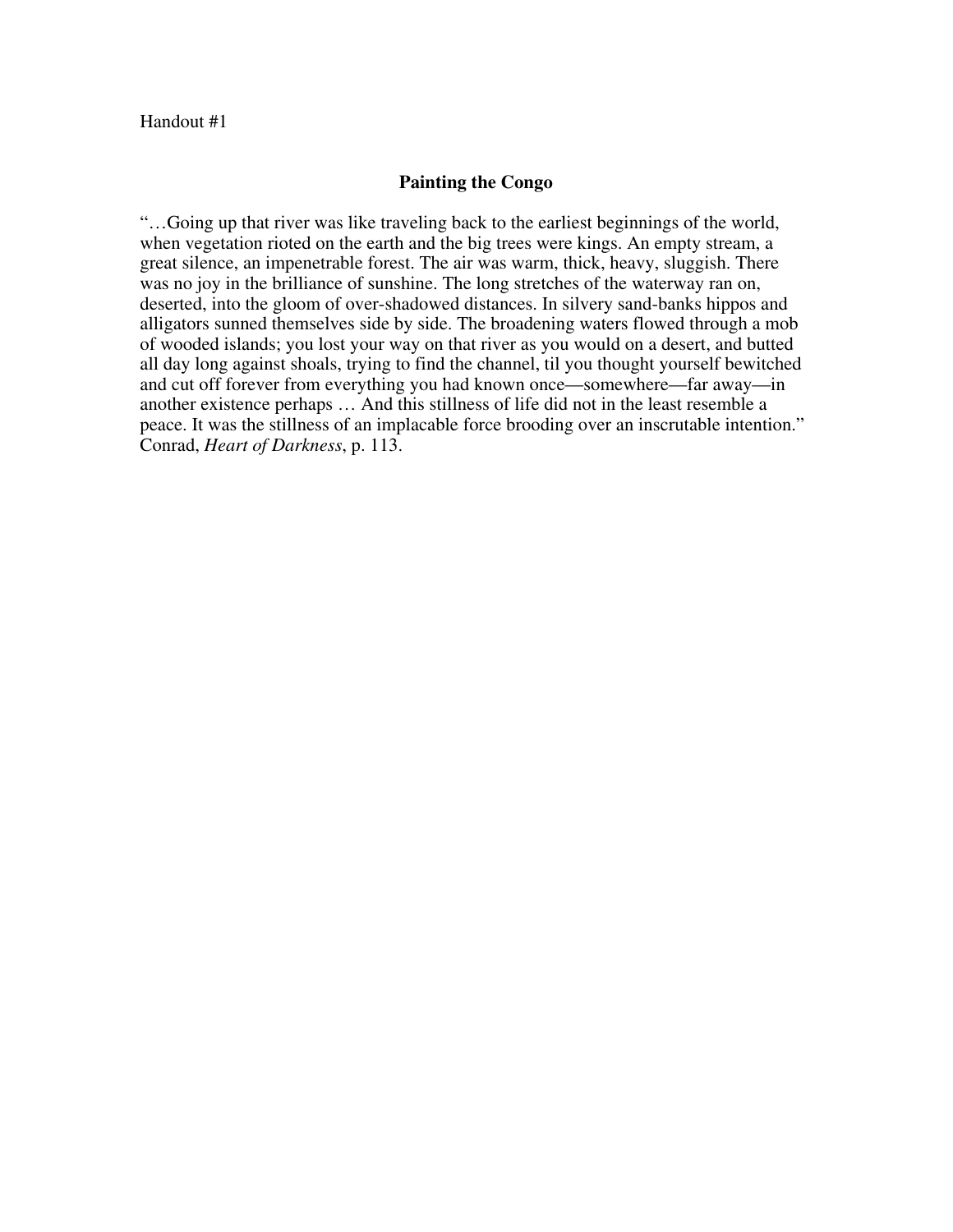Handout #2

#### **On the Double: A Close Look at The Secret Sharer**

"…The story therefore embodies a happy combination of the literal and the symbolic, and Conrad exercises a superb sense of balance and timing in moving back and forth between the two levels of meaning. Proof that in doing so he sustains an enormous amount of ambiguity can be seen in the number and wide-ranging variety of interpretations which the work has excited. They extend from the adventure-story reading, which is too literal, to the archetypal journey-into-the-self reading, which is certainly justified, and include what might be termed a Rorschach reading, which sees the relationship of Leggatt and the captain as involving a cozy but physically enervating homosexual interlude."

Rogers, Robert, A Psychoanalytic Study of the Double in Literature, Detroit: Wayne State University Press, 1970, pp. 42-43.